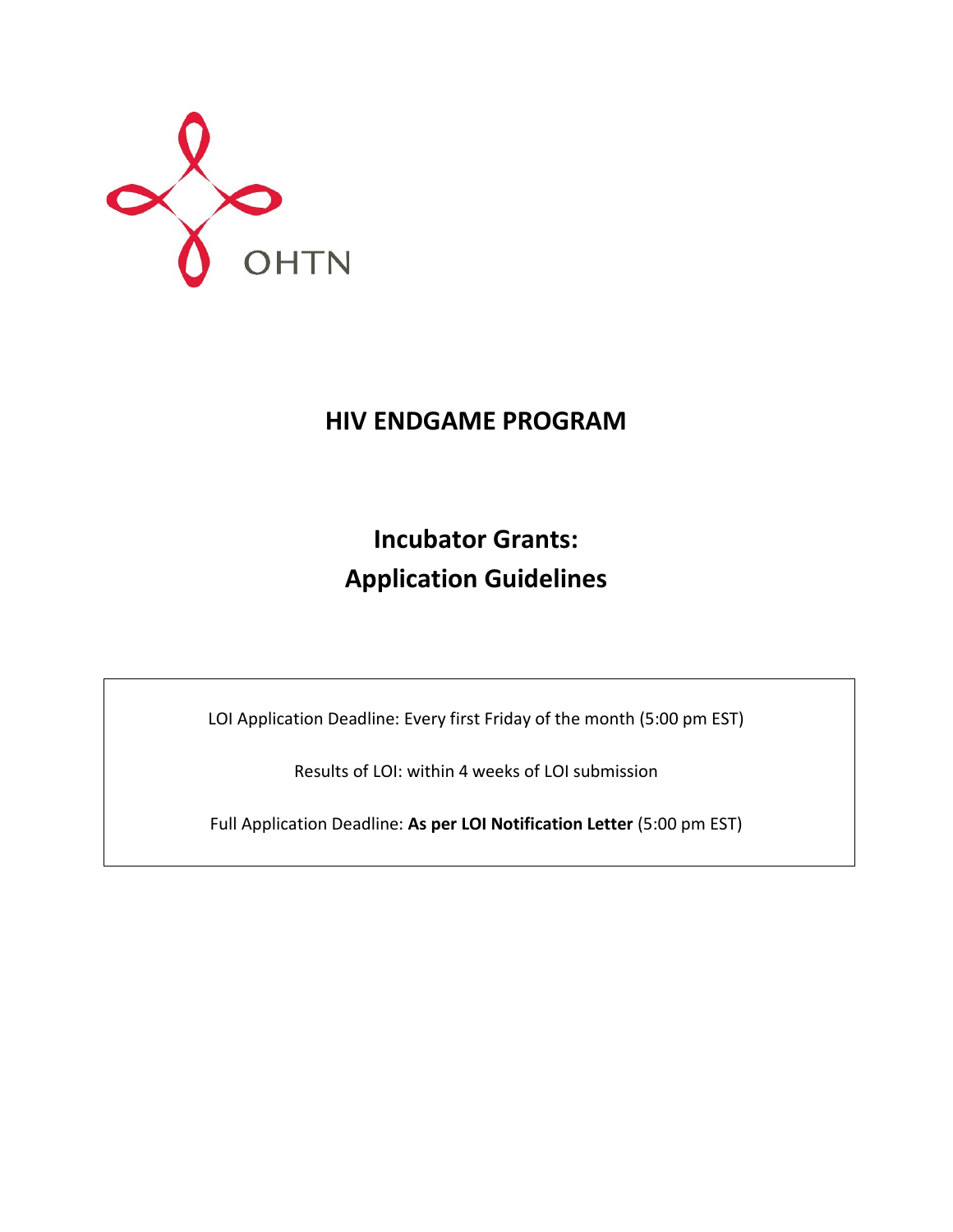[The OHTN HIV Endgame Program](#page-2-0) [Other Relevant Programs](#page-4-0) **Grant [Description](#page-3-0)** [Funds Available](#page-4-1) [Eligibility Criteria](#page-5-0) [Expected Commitments](#page-5-1) [How to Apply](#page-6-0)

**a. [Letter of Intent](#page-6-1)**

*[Project Plan](#page-6-2) Project [Team](#page-7-0) [Applicant](#page-7-1) CV [Disclosure Statement](#page-7-2)*

#### **b. [Full Application](#page-7-3)**

*[Financial Administrator Information](#page-8-0) [Plain Language Summary](#page-8-1) [Project Proposal](#page-8-2) [Timeline](#page-9-0) [Team Description](#page-9-1) [Budget & Budget Justification](#page-9-2) [Nominated Principal Applicant](#page-10-0) CV [Co-Principal Applicant](#page-10-1) CVs [Host Institution Information](#page-10-2) [Letters of Support/Collaboration](#page-10-3) [Appendices](#page-10-3)* **[Submitting the Proposal](#page-11-0)** *[Team CCVs](#page-11-1) [Ethics Documents](#page-11-2) [Signature Page](#page-11-3)* [Additional Resources](#page-11-4) [Evaluation Criteria and Review Process](#page-11-4) [OHTN Engagement Accord](#page-12-0) [Reporting Requirements](#page-13-0)

[Communication Requirements](#page-13-1)

[Contact Information](#page-15-0)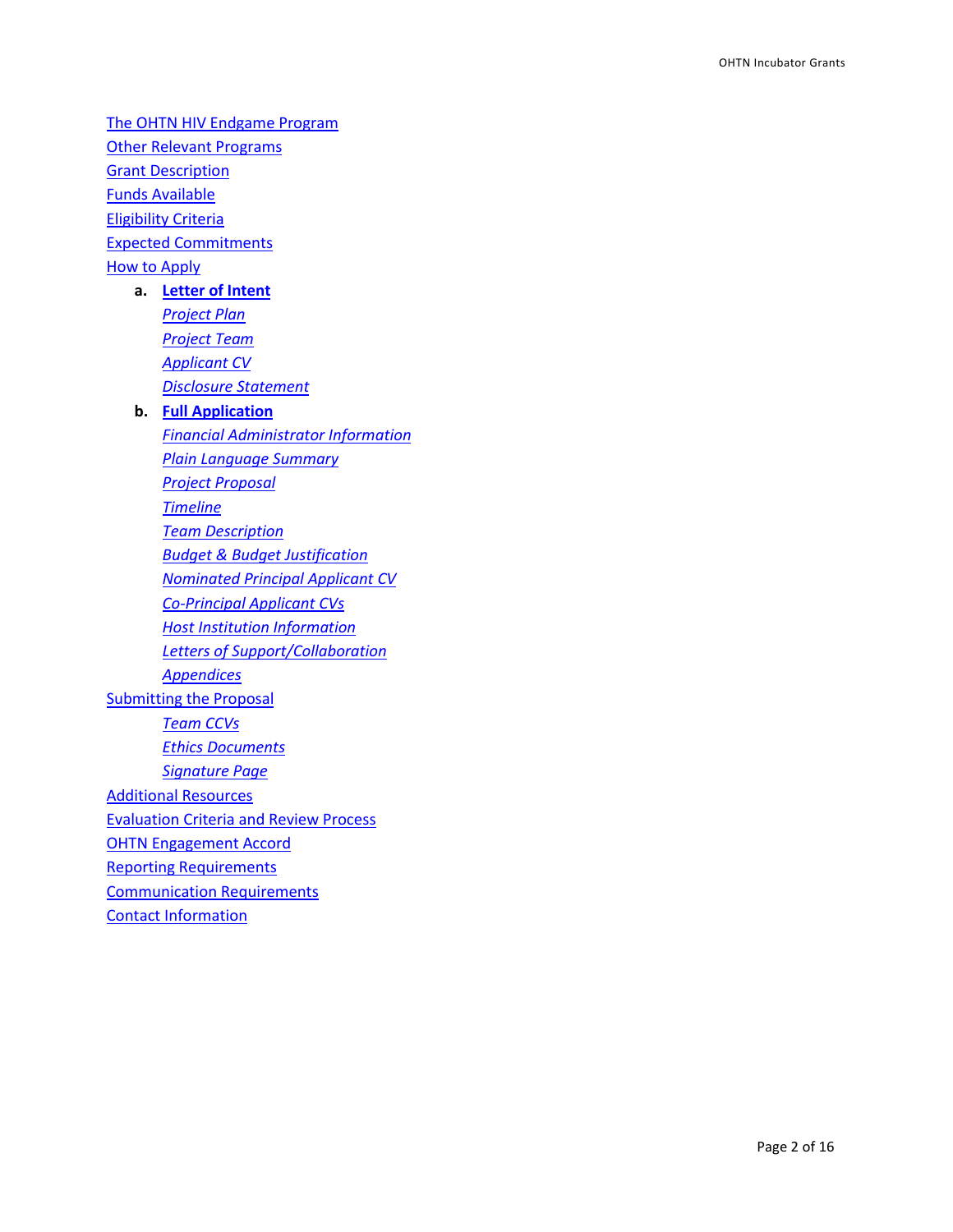# <span id="page-2-0"></span>**The OHTN HIV Endgame Program**

Ontario is at a tipping point in our efforts to stop HIV. In chess, the endgame is a critical stage, where the tactics selected determine the outcome. The OHTN HIV Endgame Program draws on Ontario's expertise to improve our tactical responses to HIV. This requires a strategic approach to data and evidence use; innovative and rapid generation of evidence; and flexibility to change course when a new approach is ineffective or unsuccessful. The ultimate goal is to enhance HIV programming and service delivery, design effective integrated HIV health and social services, improve the health and well being of people living with HIV, and eradicate HIV infections.

The OHTN HIV Endgame Program funds groundwork to support the design, implementation, improvement, and scale-up of programs and services that move Ontario closer to reaching the HIV endgame. The program supports data, evidence-sharing, and impact activities that will:

- Meet the needs of [populations in Ontario most affected by HIV](#page-4-2)
- Drive changes in policy and practice across the HIV prevention, engagement, and care cascade
- Lead to more integrated health and social services
- Identify effective ways to address the social determinants of health for communities most affected by HIV
- Contribute to a [rapid learning HIV health and social system](http://www.ohtn.on.ca/about/rapid-learning/)

Over the past 30 years, we have made incredible progress in developing HIV treatment that can protect people's health and eliminate the risk of further transmission. We now have highly effective treatments and new approaches to prevention. We know that early an ongoing antiretroviral treatment improves the health of people living with HIV and can virtually eliminate the risk of transmission. We also have a clearer understanding of how the broader social determinants of health- poverty, housing instability, food security, mental health issues, addictions, violence, abuse, stigma and social and structural inequities- put people at risk and threaten the health of people living with HIV.

The challenge now is to use the knowledge and tools we have to deliver more effectives programs and services to those who need them. Accordingly, the OHTN will invest in projects that will drive change in Ontario HIV health and social systems. Most specifically, in 2021, OHTN will support high-risk, high-reward initiatives through its incubator funding program.

The latest data and evidence show us that in Ontario:

- At the end of 2018, HIV testing rates were at 44.5 tests per 1000 people. The positivity rate was 0.19% for males and 0.05% for females, with HIV testing rates being highest in Toronto, followed by Ottawa.
- PrEP use and coverage in Ontario continue to improve. Indeed, between 2015-2018 about 3000 people were on PrEP, with the greatest proportion of PrEP users being males between the ages of 30-39 years. Most of the prescriptions were covered by private insurance, done by family physicians, and 40% of those who prescribed at least once were in the Toronto core region.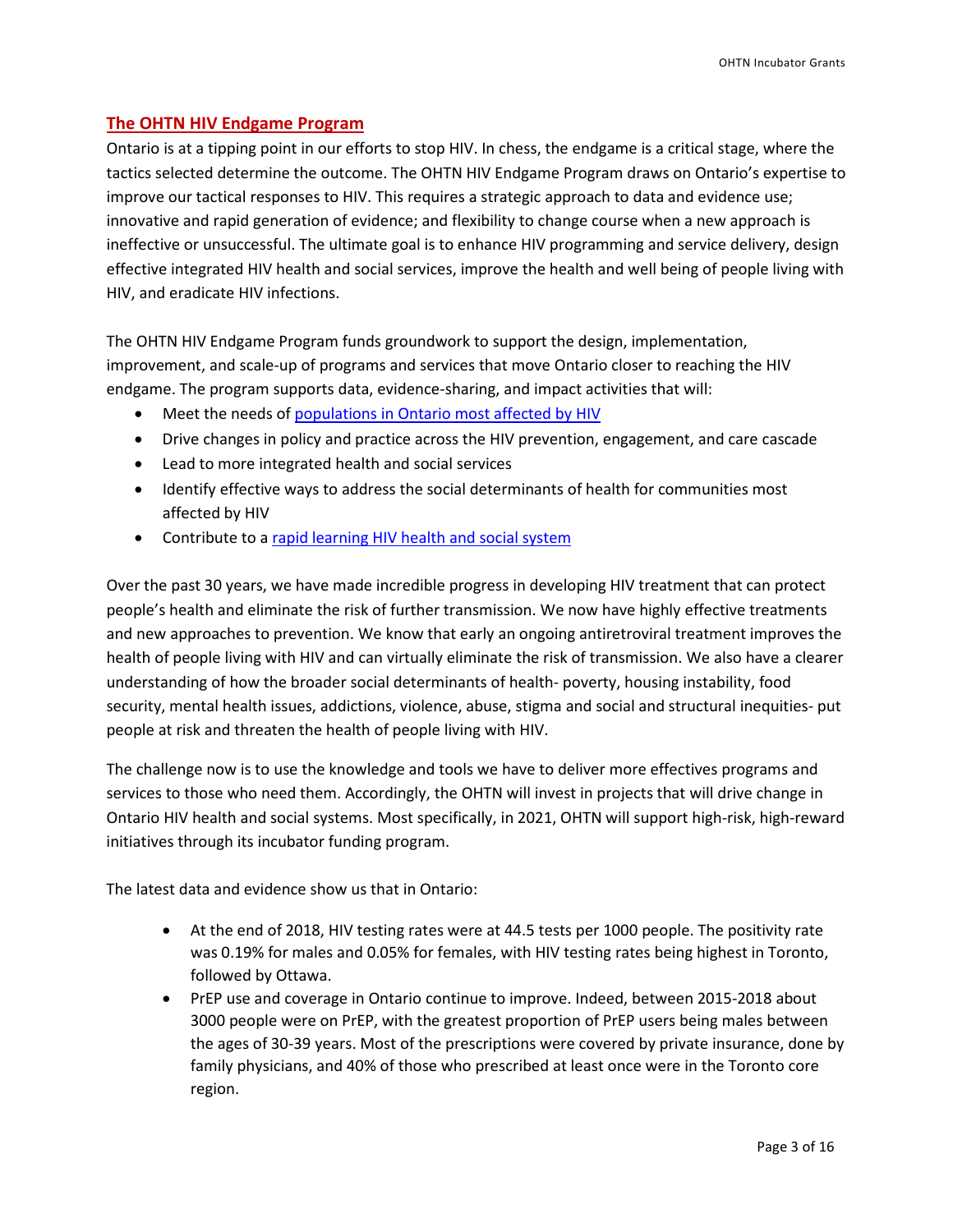• Efforts to meet the 90-90-90 targets established by WHO continue to progress well, with 88% of people diagnosed with HIV being in care, 85% being on ART, and over 95% of those on ART being virally suppressed.

We also know that some issues and gaps remain:

- We still face challenges reaching the undiagnosed.
- Stigma remains a barrier to HIV testing, access to health and social services, and negatively impacts mental health.
- PrEP scale up across the province remains a priority, especially in areas where PrEP-to-need ratio is poor.
- Efficient linkage to care, ART adherence, and access to mental health services can be optimized.
- The COVID-19 pandemic has had an impact on the health and well being of people living with HIV. AIDS Service Organizations (ASOs) have reported an increased demand for case management, service navigation, crisis counselling, and food security programs. People living with HIV also reported an increase in economic hardship, loneliness, and the need to defer access to health care and mental health services due to the pandemic.

In order to address these issues and gaps in data and evidence mentioned above, OHTN will implement a new initiative that aims to promote and strengthen the development of ideas and projects that are solution-focused and meet OHTN objectives, while maintaining transparency, ensuring equity and minimizing conflict of interest.

#### <span id="page-3-0"></span>**Grant Description**

The Incubator Program will support projects that are deemed high-risk, high-reward and that will test, evaluate, and scale up innovative interventions and effective programs and services for the population living with HIV and at risk for HIV in Ontario. The purpose of this grant is support initiatives that will help us meet or exceed 90-90-90 targets across the province.

The project must seek to move the needle in one of the [seven areas of rapid learning](#page-4-3) and lead to changes in practice and policy. The project should also aim to enhance a status neutral approach to HIV, with a focus on accessibility, acceptability, and culturally sensitive approaches.

We encourage applications that seek to:

- Drive down the rates of new infections in Ontario.
- Address the current gap in HIV diagnosis by targeting the 15% undiagnosed in Ontario.
- Improve linkage to care by decreasing the time between infection and diagnosis, and between diagnosis and treatment.
- Contribute towards equitable access to treatment and other services and reduce health disparities.
- Improve health outcomes and enhance quality of life for all Ontarians with or at risk of HIV.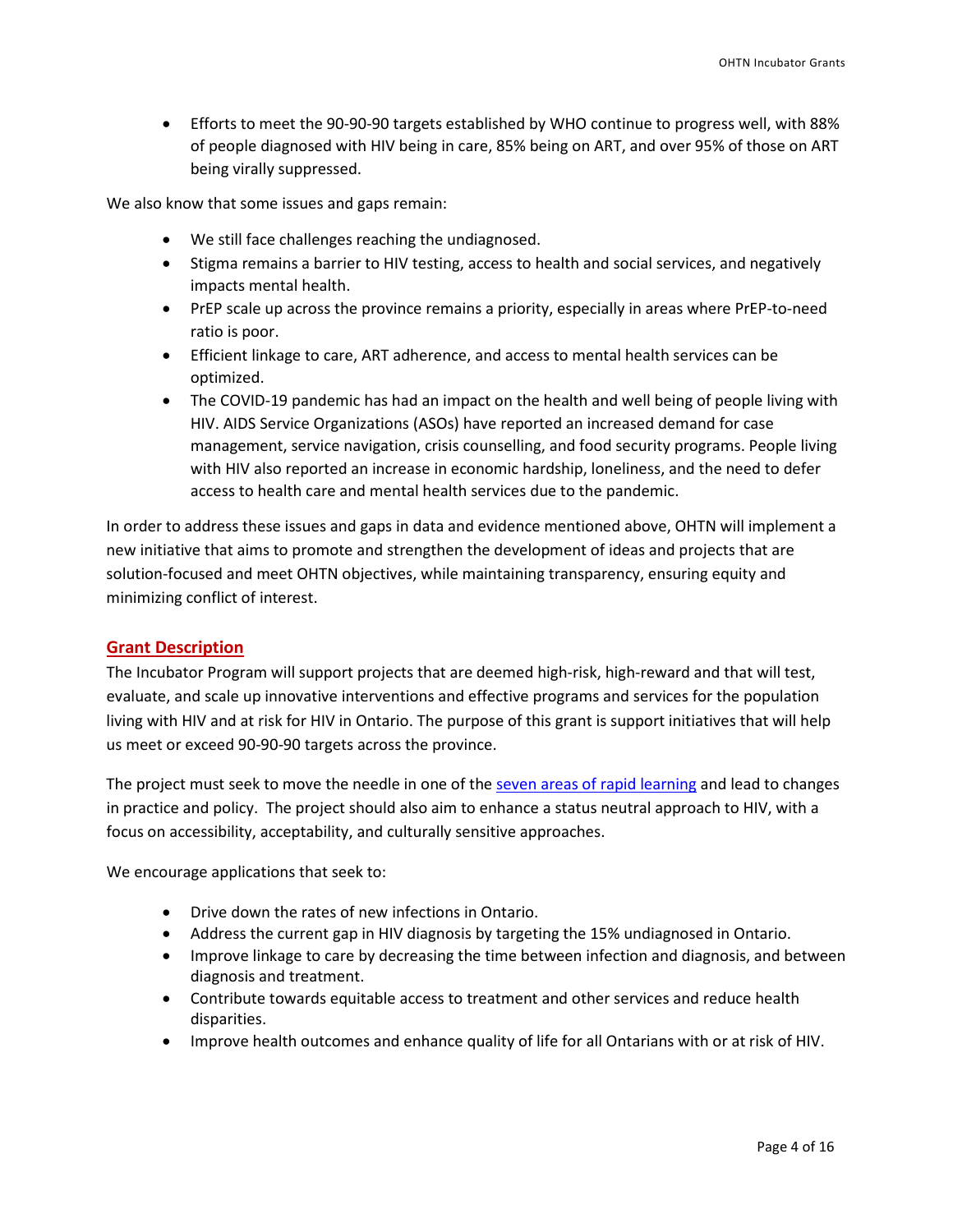#### *Rapid Learning Areas*

- <span id="page-4-3"></span>• Effective PrEP scale-up in Ontario
- Population-focused prevention and health promotion
- HIV testing
- Linkage, adherence, and retention in care
- Clinical care standards and capacity
- Integration of services
- Mental health and well-being of people living with and at risk of HIV (including stigma reduction)

## **Populations most affected by HIV**

- <span id="page-4-2"></span>• People living with HIV
- Men who have sex with men
- People who use drugs
- African, Caribbean, and Black communities
- Indigenous communities
- Women\*

*Women\* = Cis and Trans women, including African, Caribbean and black women, women who use drugs, Indigenous women, and other women who face systemic and social inequities, are more likely to be exposed to HIV through a sexual or drug using partner.*

<span id="page-4-0"></span>An incubator project is solution-focused and has the potential to disrupt the system or act as an accelerator to close gaps in HIV prevention, treatment, and care. It may employ research, evaluation, or implementation science methods and theory to drive execution and monitor impact and change. The evidence-based project could be considered high-risk (because of its complexity, the environment, stakeholders involved, level of uncertainty) and high-reward (because if successful, it will lead to major changes to service delivery, practice and health and well-being of people living and at risk for HIV). An incubator project should be practical, feasible, scalable and involve multiple and diverse stakeholders. Its implementation should be fast (no more than three months) and its evaluation timely.

# **Examples of Incubator Projects**

- 1. GetaKit is a mailout HIV self-testing initiative that was started in Ottawa in 2020. A self-testing kit is mailed out to eligible individuals based on a HIV risk assessment algorithm. A linkage to care process is built in to support those who test negative (access to regular HIV testing and PrEP), and those who test positive (referral to medical care, treatment, and support). This initiative has increased access to HIV testing during COVID-19 with over 400 testing kits being distributed within the first six months. The project has since expanded to include more sites across the province (Toronto, Hamilton, London) with a greater focus on OHTN priority populations and other marginalized groups.
- 2. PrEP Start is a PrEP initiative that was started in Toronto in 2020 and is available across Ontario. Eligible individuals can access a three-month free PrEP prescription, while working closely with the pharmacist to identify medical coverage for subsequent prescriptions. This project has increased immediate access to PrEP with over 150 prescriptions distributed within the first six months. The patients, physicians, and pharmacists are supported through the various resources available on OntarioPrEP.ca.

# <span id="page-4-1"></span>**Other Relevant Programs**

The OHTN offers other services that might be of relevance or use to potential applicants before or during the implementation of their program of data, evidence-sharing, and impact activities. Please see the list of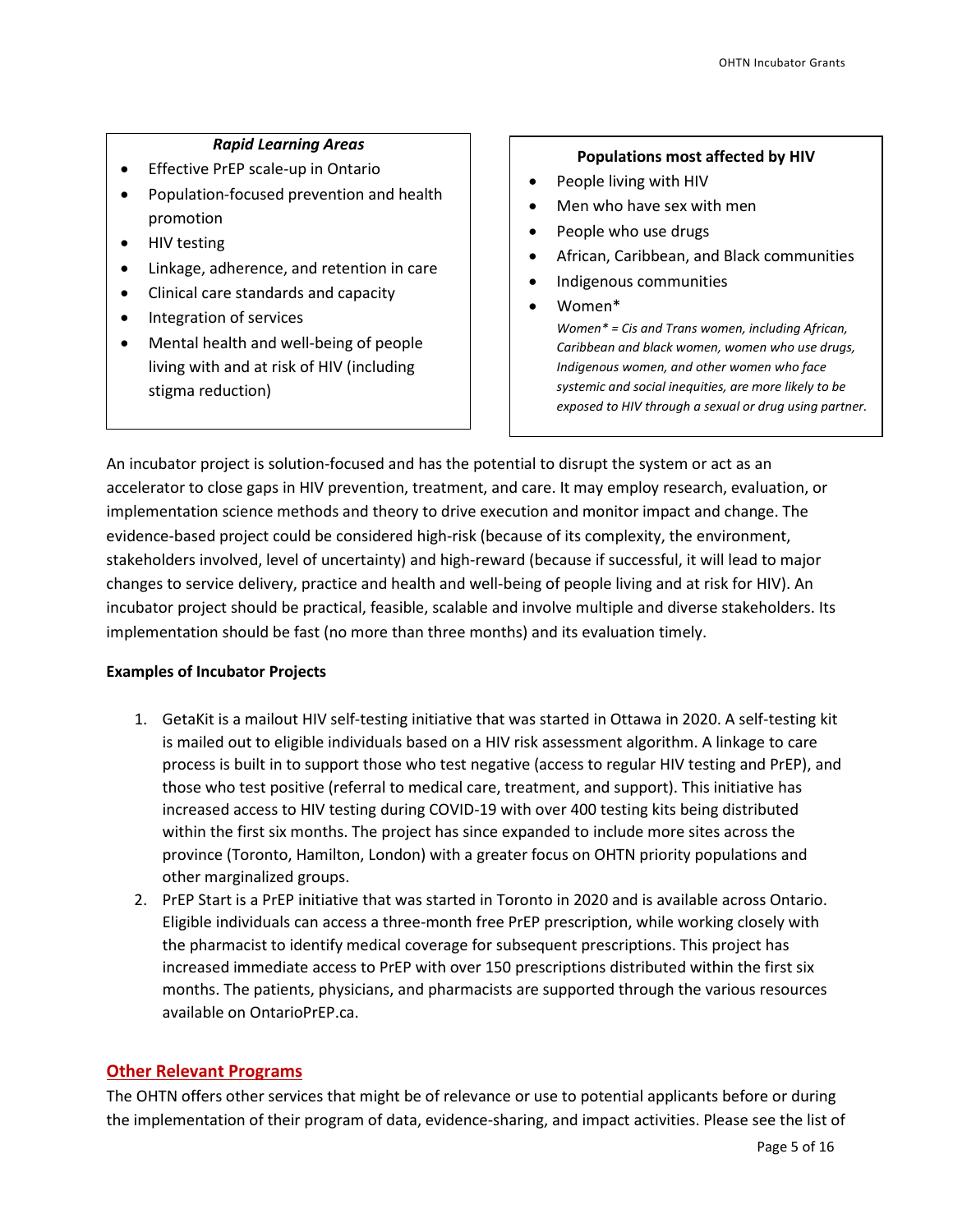available services listed under [Additional Resources](#page-11-4) to determine which one is best aligned with your interest and application.

# **Funds Available**

Duration: up to 2 years Maximum annual funding: \$50,000 - \$300,000

Payments will be made annually based on satisfactory progress and financial [reporting](#page-13-0) (see reporting [requirements\)](#page-13-0)

# <span id="page-5-0"></span>**Eligibility Criteria**

The OHTN seeks proposals from outstanding multidisciplinary teams that:

- Have a documented history of working with people living with HIV, clinicians, community-based organizations, policy makers, and researchers in a collaborative and culturally respectful manner
- Have developed a data and evidence-sharing plan that:
	- $\circ$  Meaningfully engages affected communities throughout the project, including decision making, evidence sharing, and implementation of results
	- o Is solution-focused; seeks to develop, implement, and evaluate interventions, programs, services, treatments, or policies to address the issues that are relevant to the populations most affected by HIV in Ontario
	- $\circ$  Will support implementation of a new or improved intervention, program, service, treatment, or policy that will lead to change
	- o Will contribute to a rapid learning health and social system for HIV in Ontario
- Have a Nominated Principal Applicant who:
	- $\circ$  Holds a primary appointment at an appropriate host organization in Ontario. Eligible institutions include university faculties and departments, research institutes and hospitals, and HIV agencies
	- o Has primary employment and residence in Ontario

As a condition of OHTN funding, applicants and all members of their project team are expected to adhere to the [Tri-Council Policy Statement: Ethical Conduct for the Research Involving Humans \(Version 2\).](http://www.pre.ethics.gc.ca/eng/policy-politique_tcps2-eptc2_2018.html)

# <span id="page-5-1"></span>**Expected Commitments**

The Nominated Principal Applicant is expected to:

- Participate in rapid learning and improvement initiatives that emerge from OHTN's collective impact work
- Collaborate closely with the OHTN collective impact team and other OHTN-funded leaders, and be an active member of the broader HIV community in Ontario
- Apply an equity framework through project inception, development, and implementation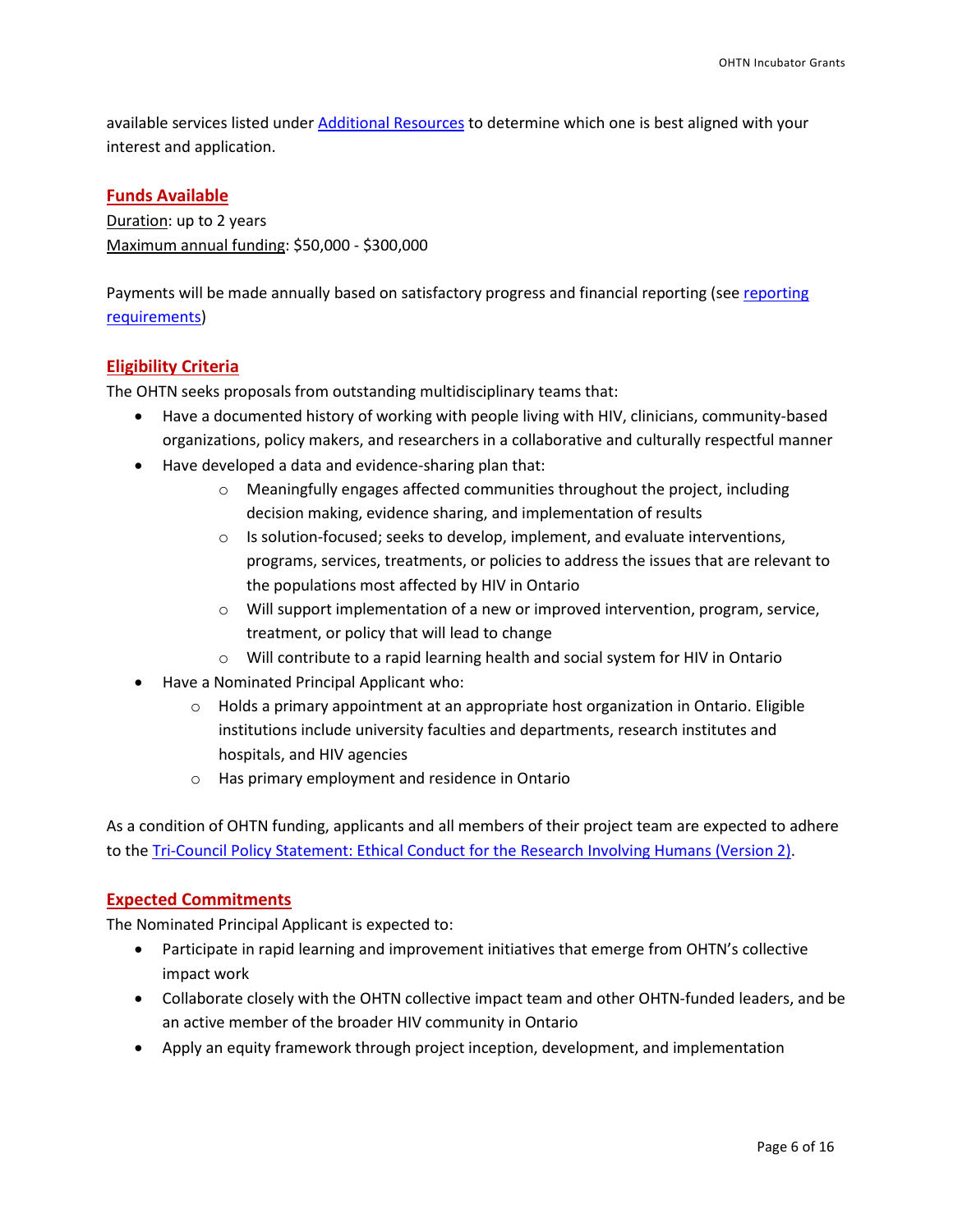## <span id="page-6-0"></span>**How to Apply**

Applicants must submit a Letter of Intent for review. It is a one-page letter of intent that can be submitted at any time during the year.

If approved, the applicant will be invited to submit a full application. Notifications will be sent within four weeks of the application submission date**.**

The deadline to submit a full application will be indicated in this notification.

Applicants are strongly encouraged to reach out to the OHTN funding staff to confirm eligibility and flag intention to apply to ensure a timely follow up.

# <span id="page-6-1"></span>**Letter of Intent (LOI)**

Applicants will complete and submit an LOI application via the [OHTN grants portal.](https://apply-ohtn-on.smapply.io/) The required steps are described below:

- 1. Create or log in to your OHTN grants portal account. Please note: Incomplete applications may be saved and returned to at a later date
- 2. Select the Project Title
- 3. Complete th[e Eligibility Questions](#page-5-0)
- 4. Complete LOI Incubator Application Form:
	- Complete Nominated Principal Applicant contact information
	- Complete Amount Requested (see: [Funds Available\)](#page-4-1)
	- Complete Duration of Grant (up to 2 years)
	- Indicate relevant [areas of learning and improvement](#page-4-3)
- 5. Upload a brief [Project Plan](#page-6-2)
- 6. Upload [Project Team](#page-7-0)
- 7. Upload **Applicant CV**
- 8. Upload a completed [Disclosure Statement](#page-7-2)
- 9. Review an[d submit](#page-11-0) your application

**Note:** All uploads should be in PDF format.

#### <span id="page-6-2"></span>**Project Plan**

The project plan (max. one page, excluding references) should contain the following information:

- The purpose and objectives of the project, and how these will close a known gap in one of the seve[n areas of learning and improvement](#page-4-3)
- An overview of the current environment and the facilitators or barriers it presents to project implementation and scale up
- A brief description of the intended outcomes, impacts and contributions to a rapid learning HIV [health and social system,](http://www.ohtn.on.ca/about/rapid-learning/) and relevance to the grant [description.](#page-3-0)
- An overall budget (total amount requested, with estimates of cost breakdown for personnel, supplies and services, equipment, evidence-sharing activities)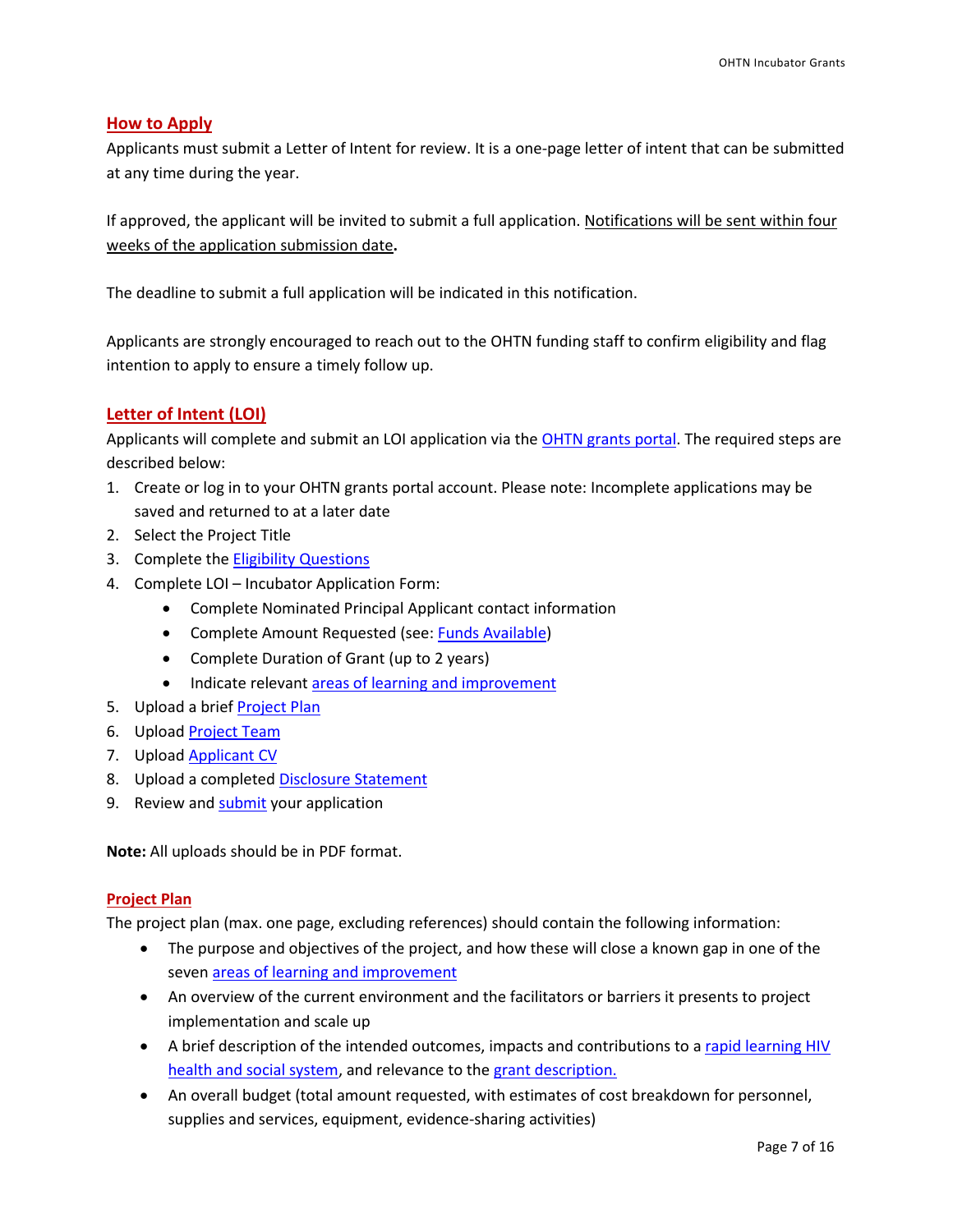• An explanation of how the project will be successfully adapted or developed given the ongoing restrictions of COVID-19

#### <span id="page-7-0"></span>**Project Team**

Describe the relevant experience, education, and expertise of all team members and how the various project partners will contribute to the data, evidence-sharing, and impact activities. Also, describe the involvement of relevant stakeholders and why the team is best positioned to the tackle the problem described.

## <span id="page-7-1"></span>**Applicant CV**

The Nominated Principal Applicant should include an up to date CV.

#### <span id="page-7-2"></span>**Disclosure Statement**

Th[e Disclosure Statement Form](http://www.ohtn.on.ca/wp-content/uploads/2018/10/OHTN-Disclosure-Statement-2018.doc) should be downloaded and completed as instructed. The Disclosure Statement allows applicants to disclose, in advance, any involvement with the OHTN that may be relevant to our [conflict of interest policies.](http://www.ohtn.on.ca/policies-and-guidelines/conflict-of-interest-policy/) Any questions regarding this disclosure statement or our funding policy should be directed to **Arju Nishimura**, Lead, HIV Endgame Program.

# **\*\*\*End of LOI Stage\*\*\***

# *Successful applicants will be invited to submit a full application and notified within four weeks of the LOI submission.*

# <span id="page-7-3"></span>**Full Application**

- 1. Log in to your [OHTN grants portal](https://apply-ohtn-on.smapply.io/) account. Please note: Incomplete applications may be saved and returned to at a later date
- 2. Provide [Financial Administrator Information](#page-8-0)
- 3. Complete the Incubator Full Application Form:
	- Review Nominated Principal Applicant contact information
	- Complete Co-Principal Applicant(s) contact information
	- Complete Co-Applicant(s) contact information
	- Complete Collaborator(s) Knowledge User(s) contact information
	- Indicate relevant [areas of learning and improvement](#page-4-3)
	- Complete the **Plain Language Summary**
- 4. Upload [Project Proposal](#page-8-2)
- 5. Upload [Timeline](#page-9-0)
- 6. Upload [Team Description](#page-9-1)
- 7. Upload [Budget & Budget Justification](#page-9-2)
- 8. Upload **Nominated Principal Applicant CCV**
- 9. Upload [Co-Principal Applicant](#page-10-1) CCVs
- 10. Upload [Host Institution Information](#page-10-2)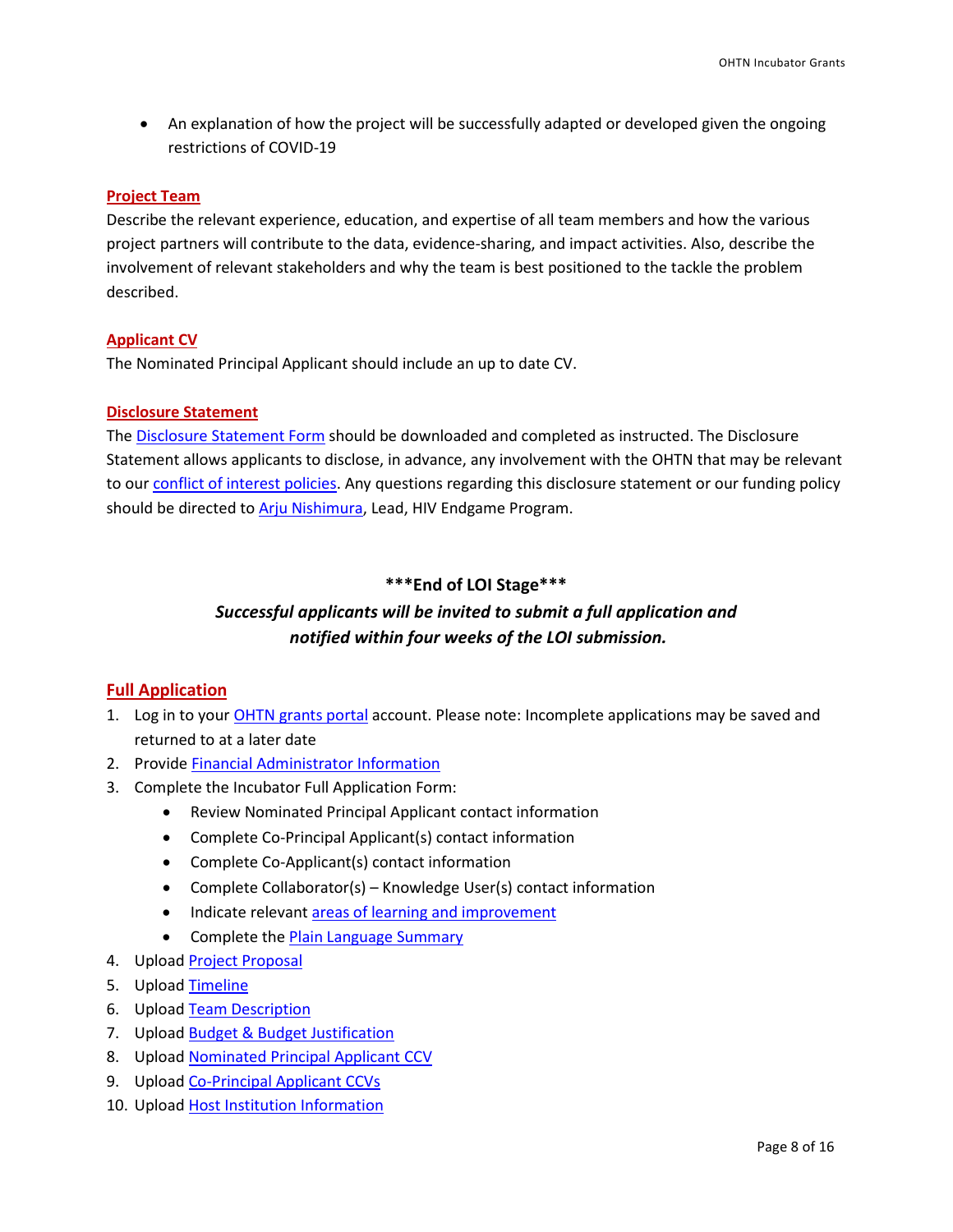#### 11. Upload [Appendices](#page-10-3)

12. Review an[d submit](#page-11-0) your application by the deadline

**Note:** All uploads should be in PDF format.

#### <span id="page-8-0"></span>**Financial Administrator Information**

Please provide the contact information of the financial administrator at your institution. The financial administrator is the person responsible for the financial management and reporting at the institution with which the Nominated Principal Applicant is affiliated. Once the task is submitted, the financial administrator will receive an email asking them to log in to the grants portal and complete a short form. **Note**: You will not be able to submit your application until the financial administrator has submitted this information. To ensure adequate time for their response, please complete this task no later than 2 weeks prior to the application deadline.

#### <span id="page-8-1"></span>**Plain Language Summary**

Provide a concise summary of the project activities and the anticipated impact on the population most affected by HIV and the HIV epidemic in Ontario. Describe the evidence-sharing approaches that will be implemented to facilitate the desired outcomes and impact. Note: this summary will be posted on the OHTN website if the project is awarded. *(maximum 300 words, entered directly into application form)*

#### <span id="page-8-2"></span>**Project Proposal** (max. 8 pages, excluding references)

The proposal should illustrate a clear rationale for the support being requested and address the following. The order and number of pages are provided as suggested guidelines only.

#### a. **Project Description** *(2-3 pages suggested)*

- Describe the project's relevance to the grant [description](#page-3-0)
- Describe the proposed data and evidence-sharing activities (objectives, methods, and analyses)
- Explain how the proposed work will disrupt the system or act as an accelerator, have impact, and contribute to the HIV prevention, engagement, and care cascade
- Describe complementary or conflicting projects being pursued by others, how this project is positioned within that context, and how it avoids duplication
- Discuss the ethical implications of the proposed work (including risks to individuals and communities) and how they will be mitigated
- Where applicable, describe what is needed to achieve effectiveness and sustainability

#### b. **Areas of Learning and Improvement** *(1-2pages suggested)*

- Describe the areas of rapid [learning and improvement](#page-4-3) to be addressed by the project
- Discuss anticipated challenges due to covid-19 and proposed solutions or mitigation strategies
- Describe the plan for stakeholder engagement. List relevant partners and stakeholders that must be engaged to successfully address the areas of learning and improvement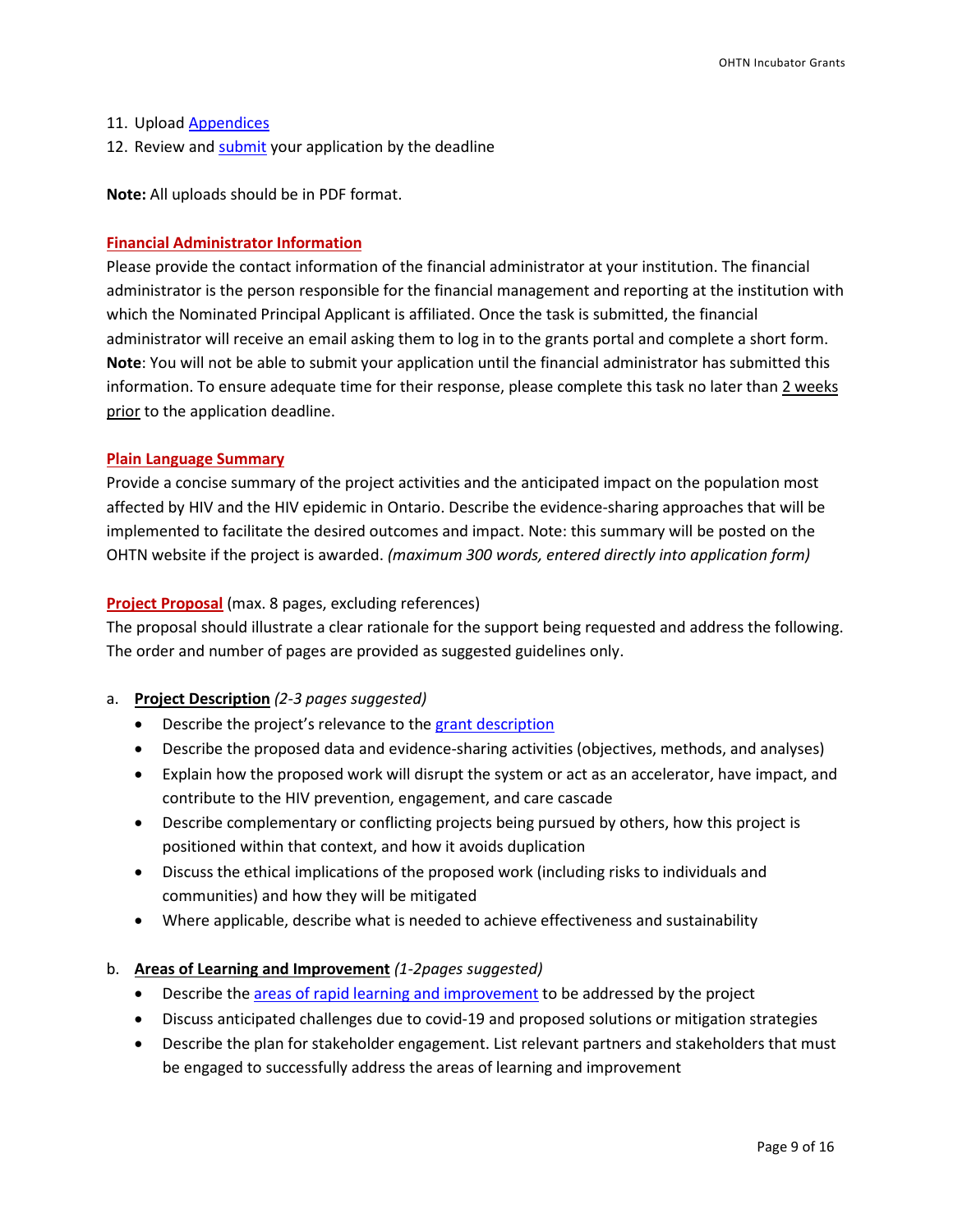- c. **Impacts** *(1-2 pages suggested)*
	- Describe the envisioned short-, or medium-term outcomes of this work, how it will impact one or more of the populations most affected by HIV in Ontario, and the steps required to achieve that impact
	- Include early measures of success or futility
	- Explain how this grant will drive change within the grant period
	- Describe anticipated challenges, limitations, and proposed solutions associated with the project
	- Describe how the findings will contribute to [a rapid learning health and social system](http://www.ohtn.on.ca/about/rapid-learning/) for HIV in Ontario
	- Describe how you plan to move the results into action at the program, practice and policy levels, including the methods and approaches you intend to use in this project.

*Proposals should be no more than 8 pages (not including references), single spaced, minimum 11-point font, with 1" margins. Proposals, including references, must be converted to PDF prior to upload.*

#### <span id="page-9-0"></span>**Timeline**

Create a year-by-year timeline for the proposed activities, including anticipated outcomes and impacts, and relevance to areas of learnings and improvement. A template is available in the [online grants portal.](https://apply-ohtn-on.smapply.io/)

#### <span id="page-9-1"></span>**Team Description**

- a. Describe the relevant experience and education of all team members (Co-Principal Applicants and Co-Applicants, as well as Collaborators and Knowledge Users when they play an integral part in the operationalization of the project's data and evidence-sharing plan), including team's capacity, efficiency and experience in initiation and completing projects
- b. Identify gaps in expertise and plans to fill them

# <span id="page-9-2"></span>**Budget & Budget Justification**

Complete the **budget template** for each year of the grant being requested. Maximum annual funds available and grant duration are listed under [Funds Available.](#page-4-1)

Include a separate narrative that justifies the requested budget using the following guidelines:

- **Personnel**: Provide details on the rates of remuneration requested for staff, including employee benefits. The OHTN will allow a portion of salary support for principal or co-applicants who are independent community members and are not undertaking the work as part of a paid position.
- **Program Costs**: Provide details on the purchase of project materials. The need for these expenditures should be explained. Where a piece of material is approved, its title will be vested with the sponsoring institution. The budget may also include other expenses associated with piloting or scale-up of interventions, including participants' honorarium.
- **Supplies**: Funds for the purchase of supplies are not intended for the purchase of furniture, office equipment or other supplies normally purchased by the institution.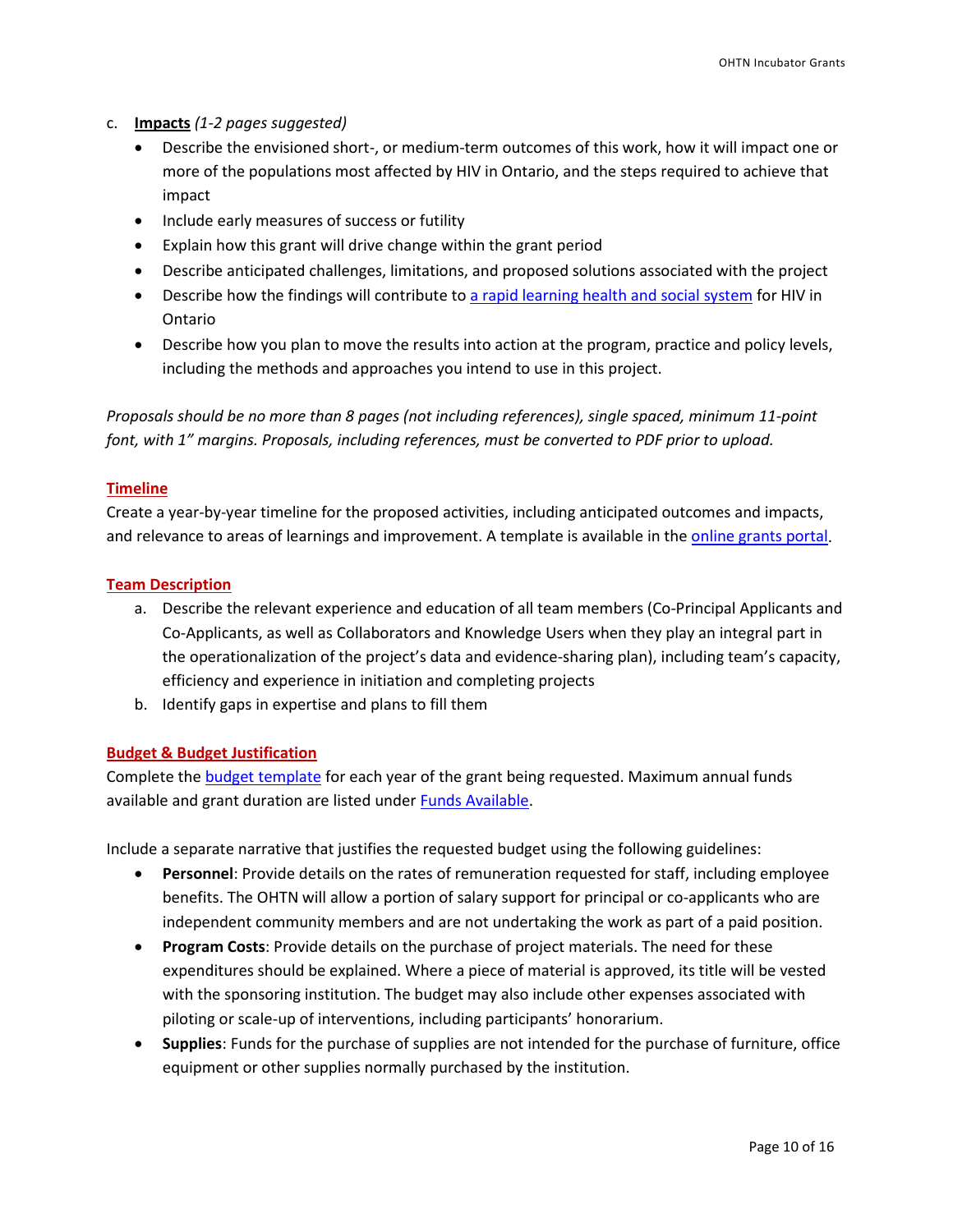- **Evidence Sharing:** Please itemize all requests for evidence-sharing expenses, including publication costs in open access journals. Please note that this cost should not exceed one open access publication.
- **Other Expenses**: The OHTN will consider requests for computing costs, local travel for data collection, transportation of participants, etc.

The OHTN may approve a grant for a lesser amount than what has been requested. In this situation, the applicant(s) may be required to submit a revised budget for the approved amount.

## <span id="page-10-0"></span>**Nominated Principal Applicant CCV**

The NPA should include a completed CV. Please include: academic credentials, work history, awards, publications, grants, presentations, and a statement highlighting your most significant contributions to the HIV field in Ontario and their relation to the application. Contributions can take the form of:

- Publications and presentations
- Awards, degrees, credentials, etc.
- Innovations in service, care, leadership, etc.
- Knowledge translation, policy development, etc.
- Specialized training, strategic employment positions, etc.

## <span id="page-10-1"></span>**Co-Principal Applicant CCVs**

Co-Principal Applicants should include a completed CV.

#### <span id="page-10-2"></span>**Host Institution Information**

Please upload the **Host Institution Verification Form** and a letter of support from the Department Head or Executive Officer of the institution sponsoring your application.

#### <span id="page-10-3"></span>**Appendices**

- a. If your data and evidence-sharing activities involve the support or collaboration of external organizations or individuals not listed on the grant, please submit letters of support indicating their approval of, role in, and commitment to your proposed data and evidence-sharing plan. Letters from Collaborators or Knowledge Users will help explain and strengthen their role in the application. Letters of support from decision-makers are particularly significant. Please collate prior to uploading.
- b. Questionnaires, surveys, or other tools related to the current proposal should be uploaded.
- c. Applicants may upload up to three (3) manuscripts (submitted, accepted for publication, or published) that are relevant to the proposal*.* Manuscripts should be compressed to ensure easy upload.

Please collate all appendices. Note: any attachments exceeding the limits stated above will be removed from the application prior to review at the OHTN's discretion.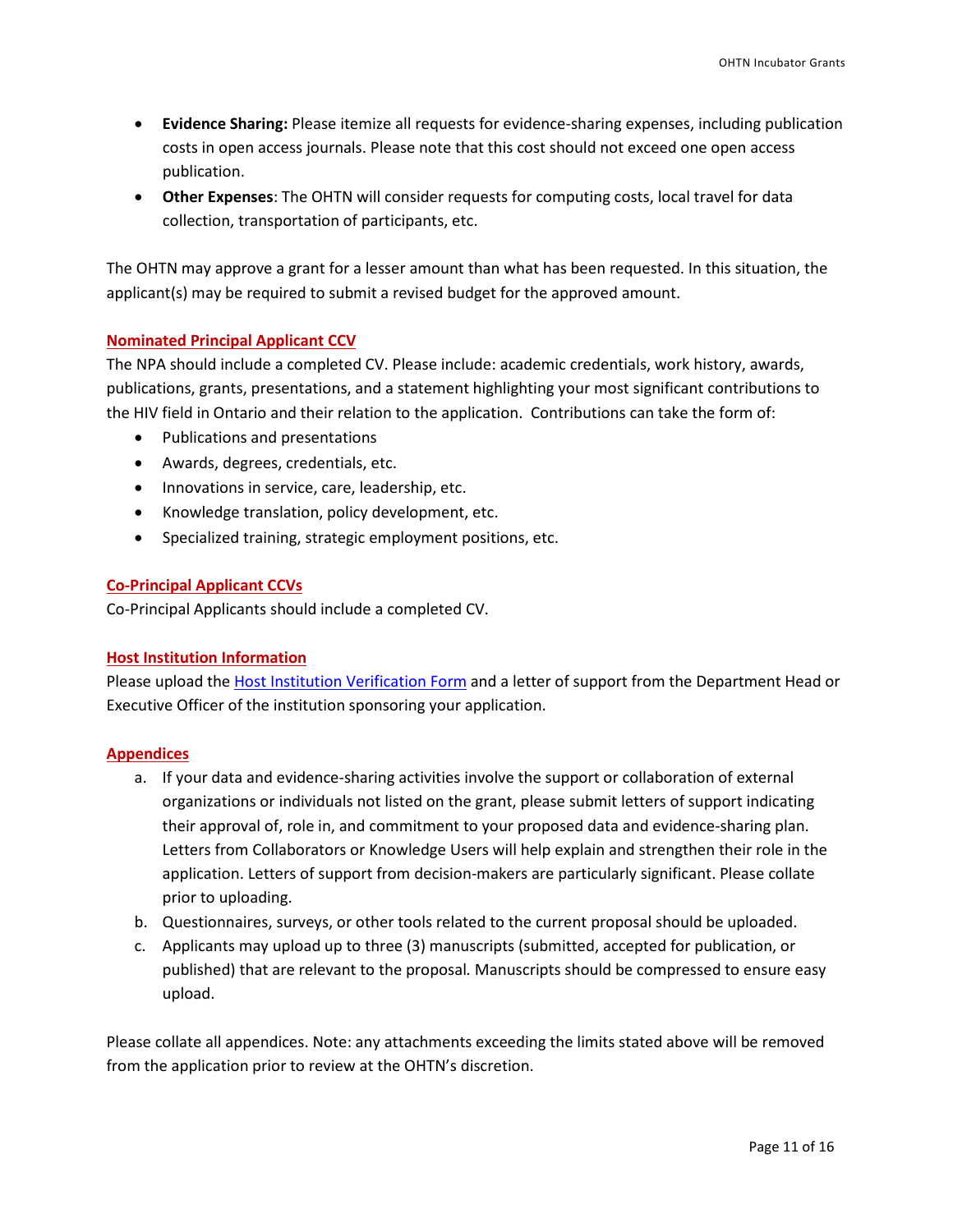# <span id="page-11-0"></span>**Submitting the Proposal**

The complete LOI and Full applications must be submitted electronically.

Please be advised that all application materials and information provided to the OHTN, including personal information such as sexual orientation or HIV status, are kept strictly confidential and only forwarded to the members of the OHTN Review Committee and external grant reviewers, as needed. Submitted information may also be referenced in the review of your application. Please omit any personal information from your application that you do not want shared with these parties. Contact [Arju Nishimura](mailto:anishimura@ohtn.on.ca) if you have any questions.

**Note:** Please allow a sufficient amount of time to ensure successful electronic submission. File limits have been imposed to ensure your application is accessible to reviewers. All forms and uploads from your Financial Administrator or Host Institution must also be complete and submitted by the deadline. If you experience any difficulty with the online process, please notif[y program](mailto:funding@ohtn.on.ca?subject=Technical%20Issue%20with%20OHTN%20Online%20Application%20Portal) staff at least 24 hours prior to the deadline so that any issues may be resolved.

If your application is approved for funding, you will be asked to submit the additional information below:

# <span id="page-11-1"></span>**Team CCVs**

All additional team members (Co-Applicants, and Knowledge Users) should include a completed Common [CV](https://ccv-cvc.ca/indexresearcher-eng.frm) using the CIHR biosketch.

# <span id="page-11-2"></span>**Ethics Documents**

Submit collated copies of related ethics board approvals, copies of consent forms to be signed by prospective participants, or other explanatory materials for distribution. Final approved versions should be submitted when available, and annual renewal letters from the relevant REBs should be submitted to the OHTN in a timely manner*.* Draft forms are encouraged if final approved versions are not yet available.

#### <span id="page-11-3"></span>**Signature Page**

Download and complete the [signature page](http://www.ohtn.on.ca/wp-content/uploads/2018/10/Signature_Page-2018.doc) form. The signature page certifies that the signatory supports the application and will assume the role and responsibilities described in the proposal. All members of the research team are expected to sign this document. Please collate prior to submission.

# <span id="page-11-4"></span>**Evaluation Criteria and Review Process**

LOI applications will be reviewed by the OHTN for relevance, evidence of community engagement, and potential impact. Successful applicants will be invited to submit a full application.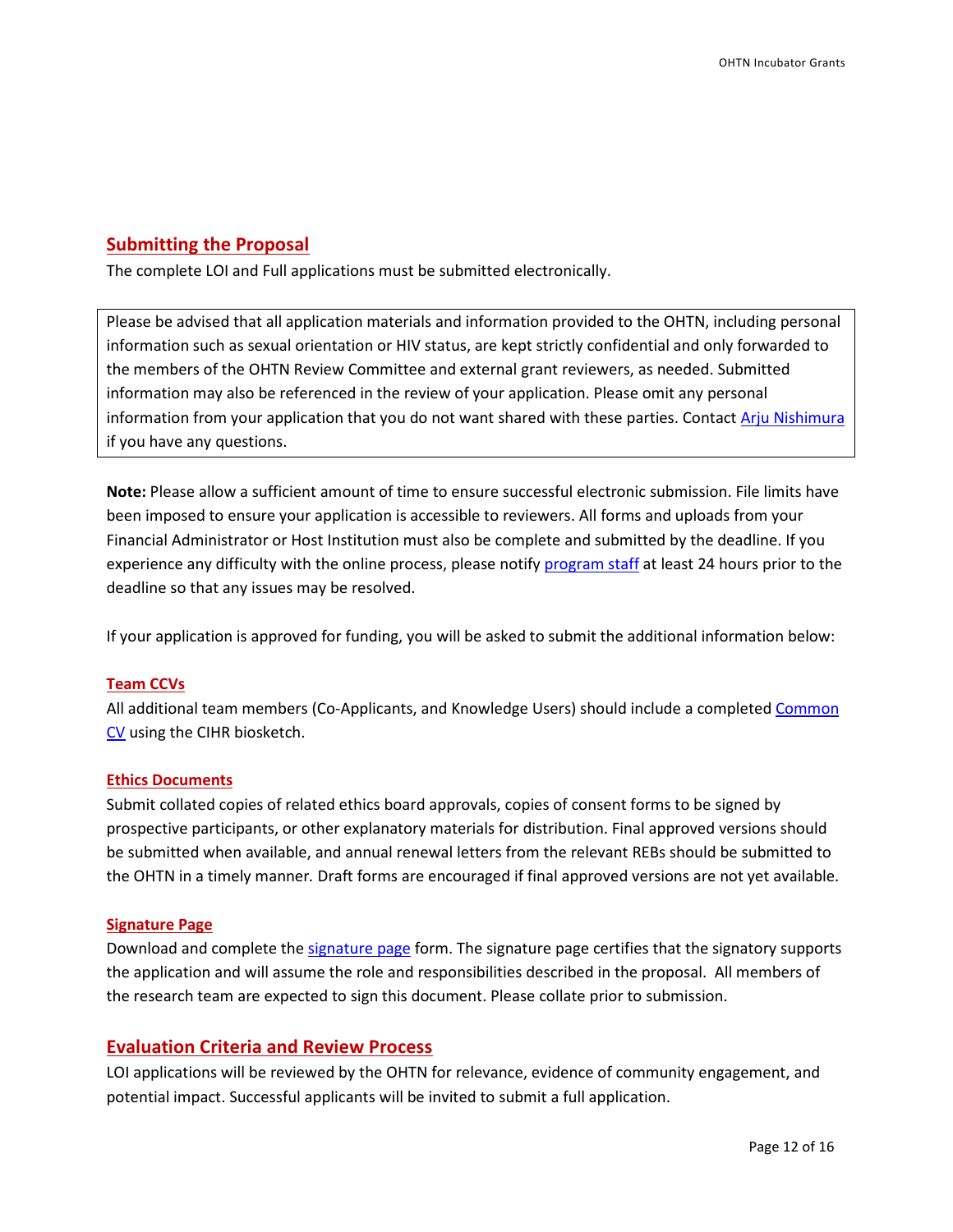Full applications will be reviewed independently by the OHTN Review Committee for relevance, impact, efficiency, context sensitivity, sustainability, and feasibility, and approach. Based on the review, OHTN's Executive Director will recommend candidates to the OHTN Board for final funding consideration.

- **Relevance:** The proposal has the potential to drive improvements in Ontario's prevention, treatment and care cascade for one or more priority populations and contributes towards a rapid [learning health and social system](http://www.ohtn.on.ca/about/rapid-learning/) for HIV in Ontario.
- **Impact-Focus:** The evidence-sharing and impact plan accompanying each proposal: (a) identifies one or more stakeholders (e.g. community based organizations, clinics, local health integrated networks, policymakers) and address equity; (b) describes the outcomes of any evidence-sharing and educational activities (e.g. re-designed services or policies) and how they will contribute to achieving the Endgame strategy; and (c) establishes realistic pathways to achieve impact that are informed by what is known about effective evidence sharing (e.g. timely feedback of information to improve organizational performance). Ongoing monitoring and evaluation will be able to confirm that the plans achieved the desired impacts or that corrective action was taken to address identified concerns. There must be strong evaluation processes/indicators.
- **Efficiency:** The data or evidence used in the proposal is not available from another source. Any data collection or engagement process places a minimal burden on participants (e.g. people living with HIV, ASOs, clinics). The resulting information and insights are available in as close to real time as possible, and participants receive regular updates about the use and impact of the collected information and insights.
- **Context Sensitivity and Replicability:** The data and evidence-sharing activities or intervention will have a direct impact on the Ontario HIV sector. Rapid learning activities will drive change that benefits Ontario. The applicant must have an interest in and the capacity to implement and scale up any programs or interventions being studied or promoted. The interventions themselves must be feasible and replicable in the Ontario context (e.g. do not require a level of investment, model of funding, or staffing structure the system cannot support).
- **Good Value for Money and Sustainability:** The benefit or impact of the program or intervention justifies its cost, and the program or intervention is sustainable over time within existing budgets.
- **Feasibility:** The staff, expertise, structures, and budget necessary to deliver the program or intervention are in place. No one else is better positioned to deliver the program or initiative.
- **Approach:** The methodology, measurement, analysis, and ethical considerations are thorough, methodogically rigorous, and will successfully lead to data, evidence-sharing, and impact.

# <span id="page-12-0"></span>**OHTN Engagement Accord**

Successful applicants commit to meet the expectation of the [OHTN Engagement Accord.](http://www.ohtn.on.ca/wp-content/uploads/research-funding/OHTN-Engagement-Accord.pdf) They work in a highly collaborative way to actively engage the communities most affected by HIV; ensure rigorous data, evidence-sharing, and impact activities; build partnerships that can drive change; engage in collaborative knowledge-sharing processes; and demonstrate accountability for the use of grant funds.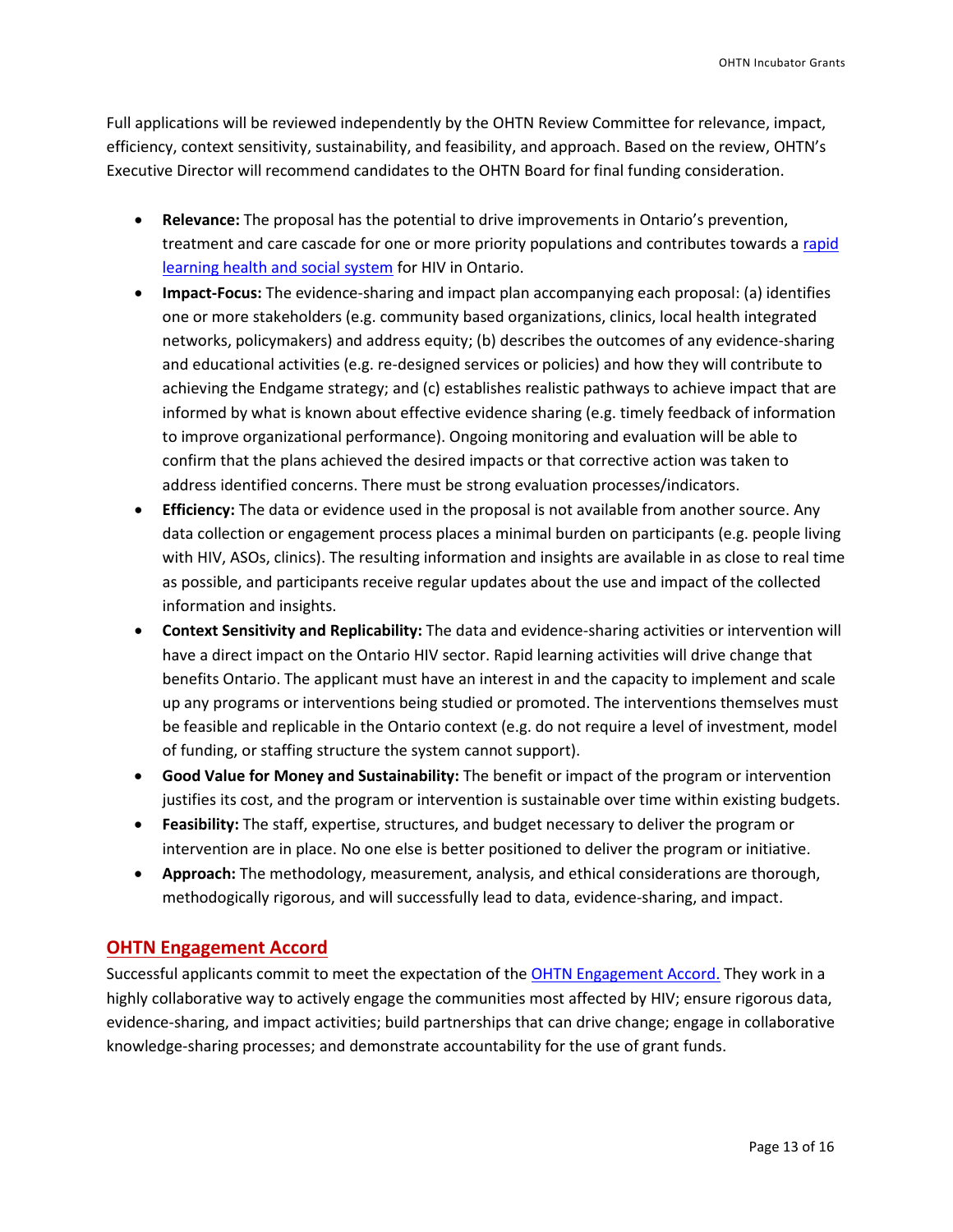# <span id="page-13-0"></span>**Reporting Requirements**

# *Continued release of funds is contingent upon timely receipt of satisfactory progress narrative and financial reports. Failure to submit a report of any kind (within three months of the due date) will preclude the grantee from receiving further financial support from the OHTN.*

The following reporting requirements will help demonstrate the progress and success of the OHTN Incubator Grants. Report templates are accessible via the [online grants portal.](https://apply-ohtn-on.smapply.io/)

- Annual narrative progress reports (3-5 pages), including questions about deliverables, challenges and successes, additional funding, community engagement, knowledge dissemination, and capacity building
- Annual impact reports
- Bi-annual impact progress meetings via teleconference (30 minutes)
- Annual financial reports detailing how funds were spent
- A final narrative report (5-6 pages)
- A post-final narrative report one year past the end date of the grant to assess progress since the completion of the grant term

OHTN grantees are expected to be leaders in Ontario and an active part of the broader Ontario HIV community and OHTN network, as outlined in the grant [description.](#page-3-0) They will be resources for scientific information and data for policy makers and media.

Grantees will be accountable to the OHTN and to the people living with HIV who are impacted by their work. Successful candidates are expected to work with a Community Advisory Committee (comprised of people living with HIV and their health care providers) to inform the development of data and evidencesharing initiatives and future research priorities. As a condition of ongoing funding, the grantee will be expected to demonstrate collaborations with relevant community stakeholders, and the OHTN will independently verify these.

OHTN staff will work closely with grantees to: understand the context for their work; assist with managing challenges; help them meet their objectives; and understand and help disseminate findings.

# <span id="page-13-1"></span>**Communication Requirements**

- 1. Significant deviations from the original approved objectives, methodologies, budget, or other major changes must receive written authorization from the OHTN prior to implementation. Failure to notify the OHTN in a timely manner may result in termination of funding.
- 2. The OHTN expects applicants to publish their work in appropriate formats, including peer-reviewed publications, where appropriate. The OHTN expects to be notified before OHTN-supported research is published, and requests copies of all publications arising from work supported through this grant to assist the OHTN in its evaluation of this program.
- 3. The OHTN expects the Nominated Principal Applicant to take a leadership role in developing strategies to meet the needs of the priority communities with whom they work. The grantee is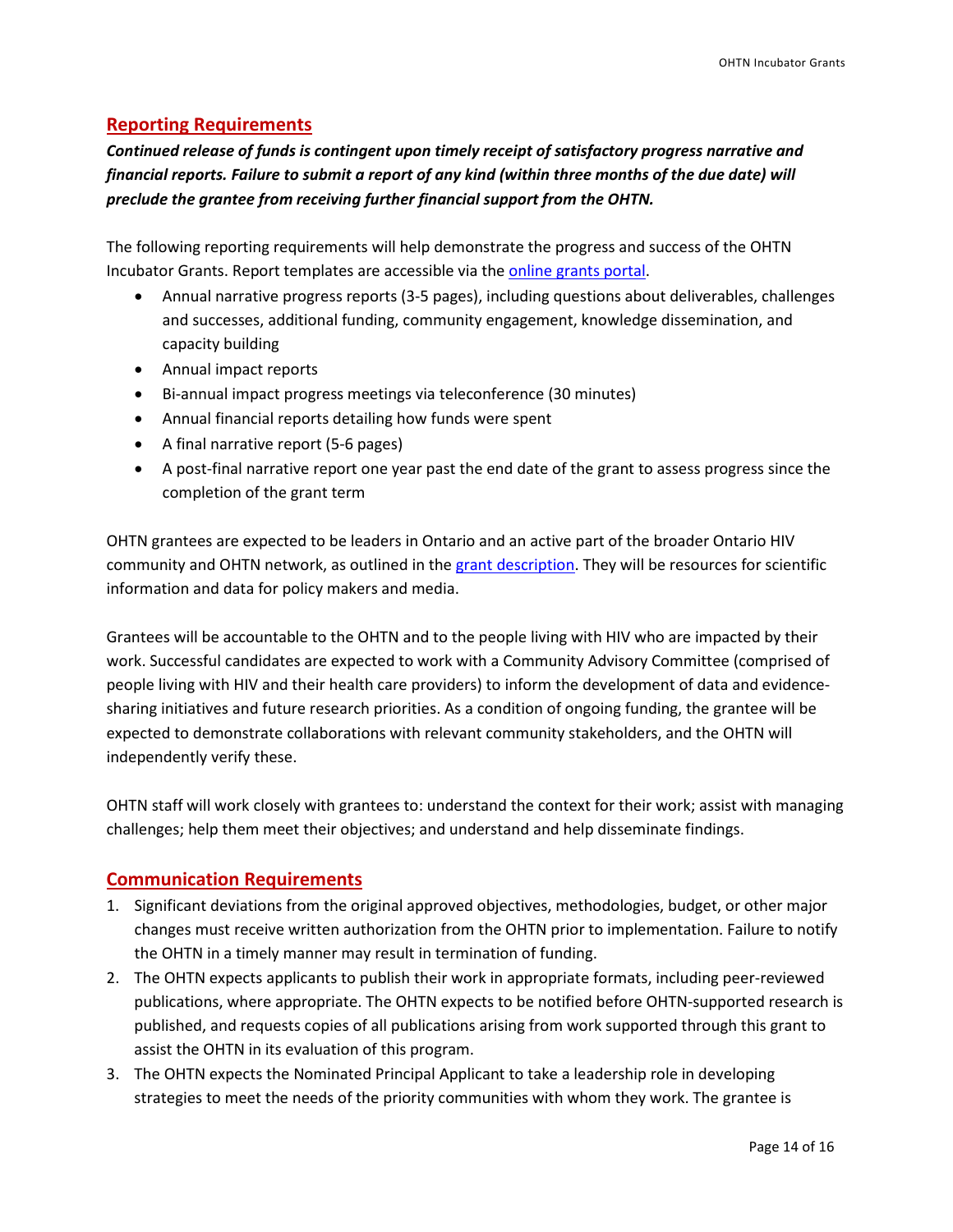expected to collaborate with the OHTN, other OHTN-funded leaders, and community stakeholders in developing such strategies.

- 4. Plain Language Summaries and other materials describing the project will be published on the OHTN website. The OHTN assumes responsibility for disseminating information about project findings contained within submitted reports via the OHTN website. However, OHTN affirms that the results are the intellectual property of the grant recipient and recognizes the need for teams to pursue publication in peer-reviewed publications or other appropriate formats. OHTN staff will work with grant recipients to ensure that its own dissemination efforts do not conflict with their publication plans.
- 5. Funding recipients are also expected to contribute to the OHTN's monitoring and evaluation activities, including but not limited to: participating in evaluation activities (progress teleconferences, progress and final narrative reports, surveys, interviews, etc.) and workshops, and providing data or reports as required for assessing progress and results.
- 6. The following acknowledgement must be included in all publications resulting from data, evidencesharing, and impact activities supported by the OHTN: *This project is supported by a grant from the Ontario HIV Treatment Network (OHTN).*

# **Additional Resources**

## *The Ontario HIV Epidemiology and Surveillance Initiative (OHESI)*

OHESI provides access to timely, relevant, and comprehensive information about the epidemiology of HIV in Ontario, and disseminates this information more widely to different groups of stakeholders. If you are looking for HIV epidemiologic data specific to Ontario, please visit th[e OHESI website.](http://www.ohesi.ca/)

#### *The Ontario Cohort Study (OCS)*

OCS data can be used to support data use, evidence production, and development of evidence-sharing and impact activities. OCS is a rich source of clinical, socio-behavioural, and population health data.

Individuals interested in using OCS will have access to:

- Clinical data obtained through participants' clinic records
- Psychosocial and behavioural data collected through an interviewer-administered standardized questionnaire
- Serological and viral load test data collected by Public Health Ontario Laboratory

All of the data in the OCS is anonymized and cannot be linked back to the participant.

There are two ways to use OCS data:

- Linking with external databases
- Accessing the OHTN cohort study data

Please consider the information below, should you decide to access the OCS data:

- Before the LOI deadline, contact th[e OCS Research Coordinator](mailto:ocsinfo@ohtn.on.ca) to submit your request
- Your LOI application should outline your research objectives/questions related to the OCS and affirm that the OCS PI has reviewed them